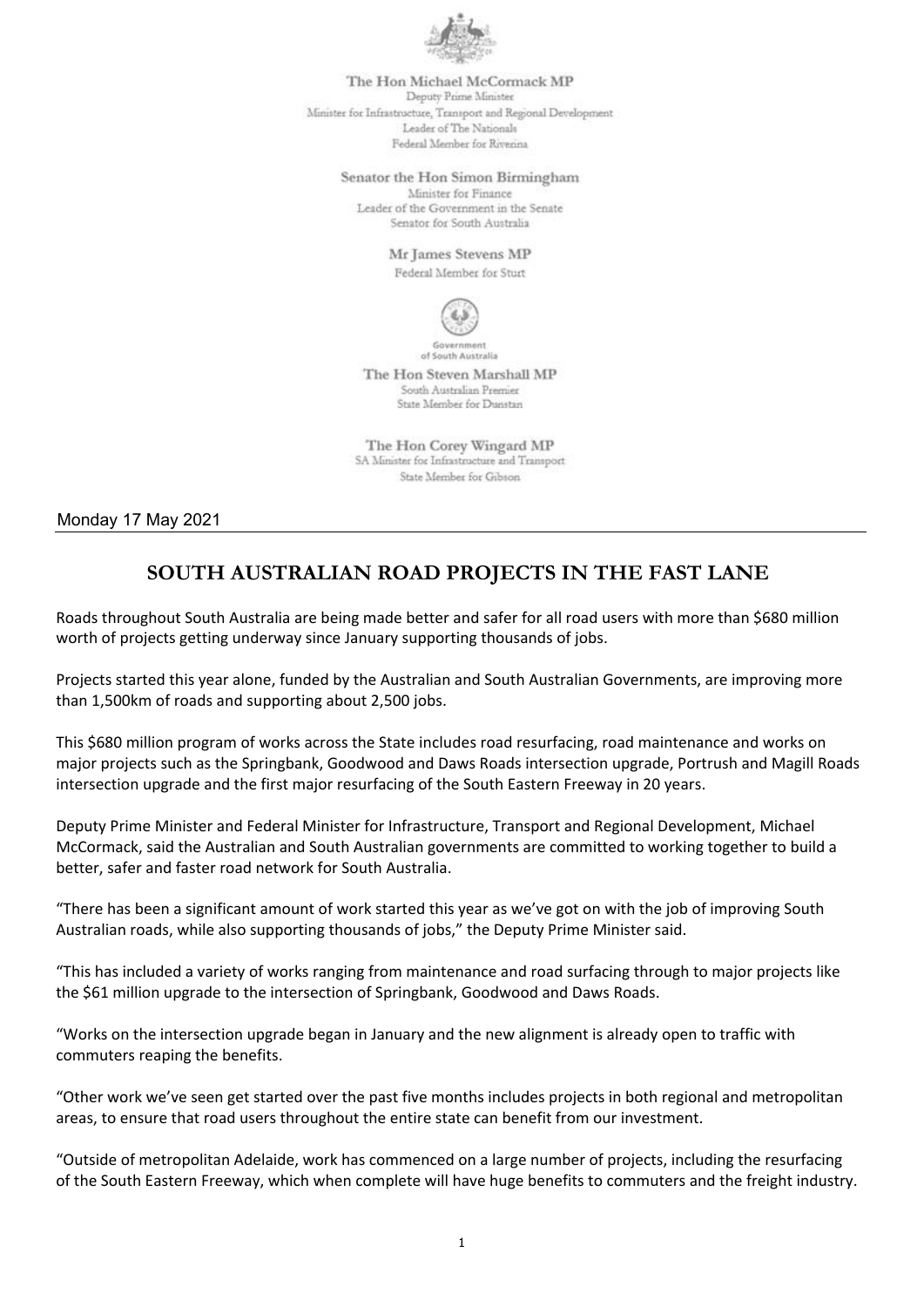"Resurfacing and shoulder sealing projects are underway across South Australia, including works on the Stuart Highway, Barrier Highway and Princes Highway – to name just a few.

"In addition to works underway, the Australian Government has committed funding in last week's Federal Budget towards the North-South Corridor, Strzelecki Track and upgrades to the Heysen Tunnels."

Senator for South Australia and Minister for Finance Simon Birmingham said South Australia is undergoing an infrastructure boom to improve road quality and safety right across metropolitan and rural regions.

"These upgrades are all about ensuring that South Australians can get home sooner and safer.

"These significant investments in our state's roads are supercharging South Australia's economic recovery and continuing to support thousands of local jobs.

South Australian Premier, Steven Marshall, said the works on the road network this year have had positive flow‐on effects to the wider economy.

"These projects not only improve our road network and ensure road users can get where they are going safer and quicker, but they also provide employment for South Australians," Premier Marshall said.

"The \$680 million worth of works currently underway will support 2,500 full time equivalent jobs for South Australians.

"We are forging ahead with road projects to ensure our economic recovery out of the COVID‐19 pandemic and ensure South Australians benefit from this work for decades to come.

"While the work undertaken so far this year is impressive there is still much to come, with many more projects to have shovels in the ground this year."

"The Morrison and Marshall governments are working together to build what matters throughout the state."

South Australia's Minister for Infrastructure and Transport, Corey Wingard, said the road maintenance being undertaken is just as important as the major projects.

"On top of the major projects being undertaken this year, we are getting on with maintaining the road network," Minister Wingard said.

"Work this year has included spending more than \$30 million to fix potholes, maintain bridges and re‐paint line marking.

"Work on the North‐South Corridor is also forging ahead, with approximately 200 drilling sites with more than 5,000 tests along the corridor completed, and a further 250 boreholes on the southern section of the project alignment, between Anzac Highway and Darlington Interchange, to begin soon."

Member for Sturt James Stevens said that the Federal Government was committed to delivering real road safety outcomes for all South Australians.